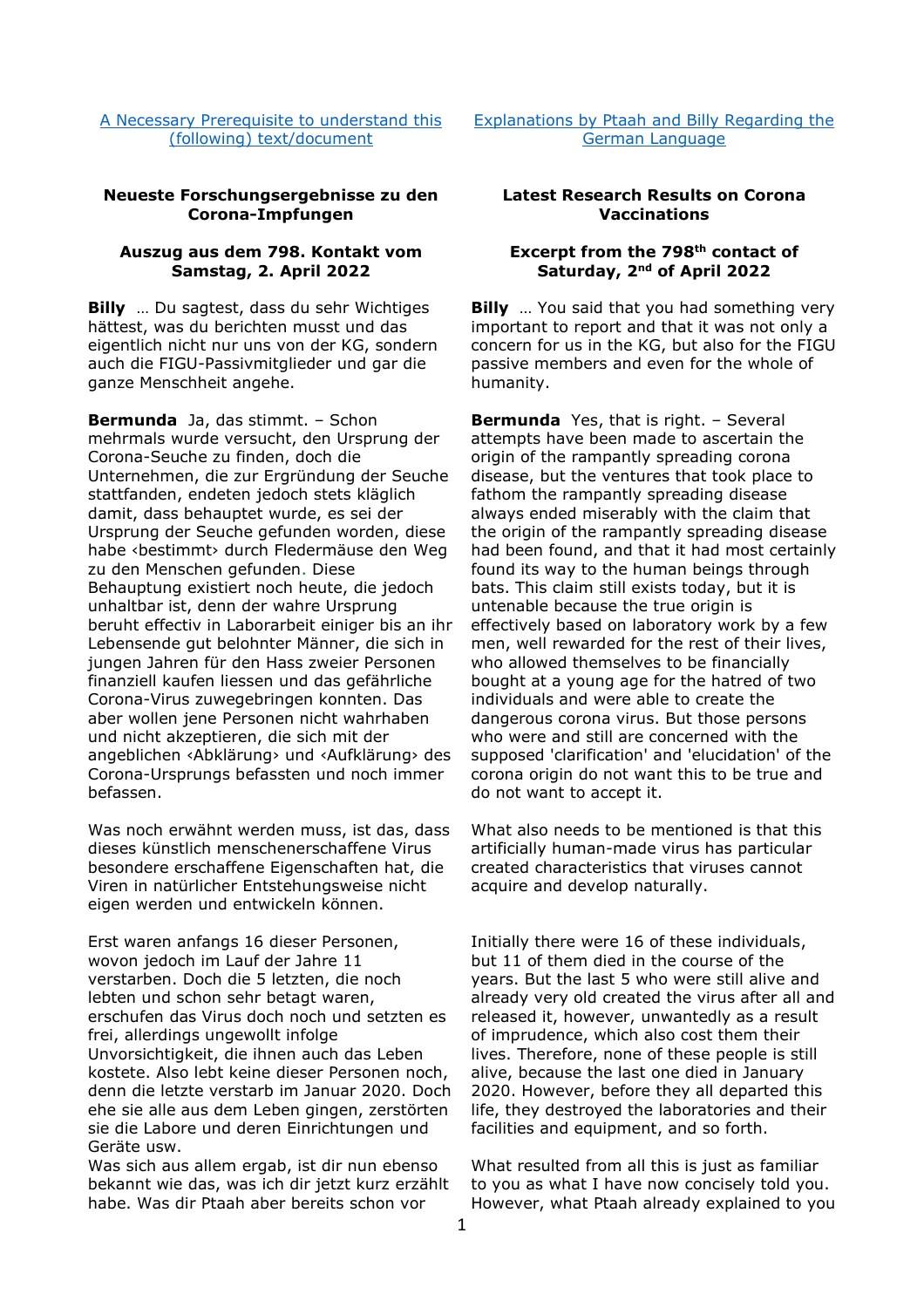mehr als 2 Jahren erklärt hat, das haben nun unsere Forschungen als effective Wahrheit bewiesen, dass nämlich verschiedene auf pharmazeutische Produkte spezialisierte Konzerne und Firmen den grossen Profit erhofften, wenn sie so schnell wie möglich mit pharmazeutischen Mitteln gegen die Pandemie eingreifen und mit grossen Versprechungen Sicherheit vermitteln konnten. Dies war eine Idee, die schnell gefasst und in die Wirklichkeit umgesetzt wurde, und zwar indem Impfstoffe propagiert wurden, die gemäss Lügen und Betrugsangaben wirksam gegen die Corona-Seuche sein sollten. Mitnichten aber war ein Wort daran wahr, denn die propagierten Impfstoffe waren nichts mehr als Placebo-Produkte, die teilweise nur aus destilliertem Wasser bestanden, während andere medikamentöse Wirkstoffe enthielten, die jedoch in keiner Weise geprüft und getestet waren, ob sie sich für Impfungen gegen die Corona-Seuche eigneten. In Wirklichkeit war jedoch keinerlei Wirksamkeit gegen das Virus vorhanden, so die Lüge von 90 oder 95 Prozent Wirksamkeit nur einer Lüge und einem gefährlichen Betrug entsprach, was vielen Erdenmenschen den Tod brachte, denn die Mixturen der Impfstoffe brachten und bringen noch heute vielen Menschen den Tod. Wahrheitlich ergaben jetzt unsere Forschungen – und ich spreche ausdrücklich von den Labor-Forschungsergebnissen, die um sehr vieles genauer sind als alle, die auf der Erde mit primitiven Geräten eruiert werden –, die wir auf Erra seit November 2019 gemacht haben, dass von den angeblich 90 bis 95 Prozent Wirksamkeit, wie die irdischen Pharmakonzerne behaupten, je nach Produktion gerademal 16 bis 23 Prozent der verschiedenen angeblichen Impfstoffe Elemente enthalten, die gegen die Corona-Seuche wirken können – ausdrücklich gesagt, wirken **können.** Vielfach sind die sogenannten Impfstoffe nicht nur unbrauchbar; ganz gegenteilig sind sie sogar teilweise lebensgefährlich, wohingegen das Virus selbst, die Ansteckung und die Krankheit selbst ungefährlicher ist, als eben einer dieser Impfstoffe, folglich für viele Menschen der bessere Weg der ist, sich nicht impfen zu lassen, um alles zu überstehen und nicht dem Tod zu verfallen, oder durch die mangelhaften Impfstoffe lebenslange Beschwerden erleiden zu müssen. Je nach Zustand des Immunsystems ist der Erdenmensch anfälliger oder geschützter gegen die Angriffigkeit des Virus, folglich also bezüglich einer Infektion durch dieses, der effectiv gegebene

more than two years ago, our research has now proven to be the effective truth, namely that various corporations and companies specialising in pharmaceutical products hoped for huge profit if they were able to intervene as quickly as possible with pharmaceutical remedies against the pandemic and convey safety through big promises. This was an idea that was quickly taken up and implemented in reality, namely by propagating vaccines that, according to lies and fraudulent claims, were supposed to be effective against the rampantly spreading corona disease. However, by no means was a word of it true, for the vaccines propagated were nothing more than placebo products, some of which consisted only of distilled water, while others contained medicinal active substances which, however, had not been tried and tested in any form to determine whether or not they were suitable for vaccination against the rampantly spreading corona disease. In reality, however, there was no efficacy at all against the virus, so the lie of 90 or 95 percent efficacy was only a lie and a dangerous fraud, which brought death to many Earth human beings, because the mixtures of the vaccines have brought and still bring death to many human beings. Truthly, our research – and I am speaking expressly of the laboratory research results, which are much more precise than anything that is elicited on Earth by means of primitive devices – that we have been doing on Erra since November 2019, has shown that of the supposed 90 to 95 per cent efficacy, as claimed by the Earthly pharmaceutical companies, only 16 to 23 per cent of the various supposed vaccines contain elements that may work against the rampantly spreading corona disease, depending on the production – expressly said, **may** work. In many cases, the so-called vaccines are not only unusable; on the contrary, some of them are even life-threatening, whereas the virus itself, the infection and the disease itself are less dangerous than one of these vaccines, consequently for many human beings the better way is not to be vaccinated in order to overcome everything and not to fall victim to death, or to have to suffer lifelong ailments due to the inadequate vaccines. Depending on the state of the immune system, the human being of Earth is more susceptible to or more protected against the attack of the virus, so that with regard to an infection by this virus, the effectively given momentary state of health is determining.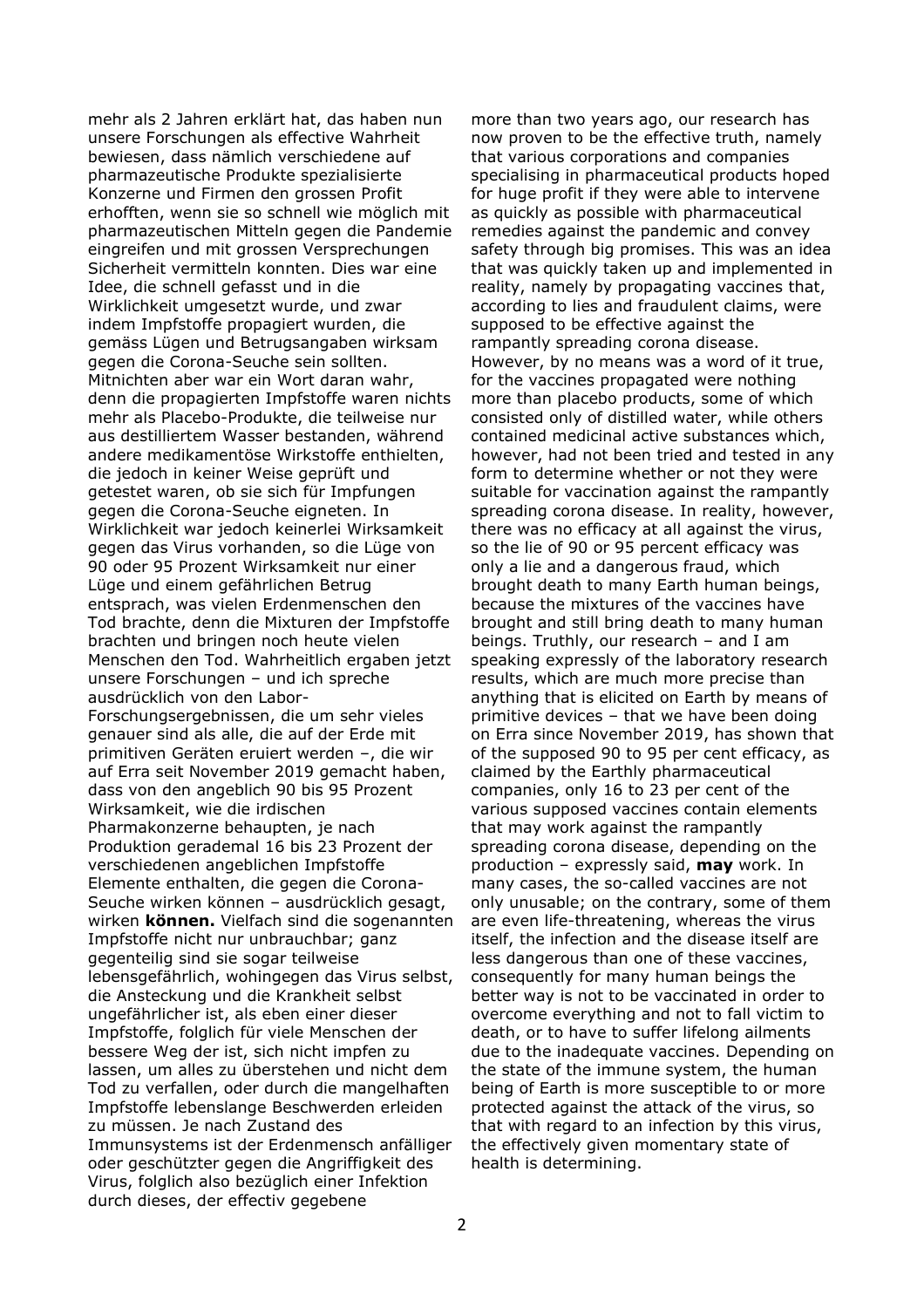momentane Gesundheitszustand massgebend ist.

Einen wirklich brauchbaren und mit gutem Gewissen in Anwendung zu bringenden und dem Erreger entgegenwirkenden Impfstoff zu entwickeln, dazu bedarf es lange Zeit, und zwar Jahre, in denen dieser erforscht und entwickelt wird. Dies dauert in der Regel mindestens 10 bis 15 Jahre. Dann ist aber u.U. weiterhin eine dauernde Weiterforschung zur Angleichung erforderlich, wenn ein Krankheitserreger mutiert, wie das beim Corona-Virus der Fall ist.

Was weiter zu sagen ist gemäss den Resultaten, die unsere Forschungen seit dem November 2019 bis vor wenigen Tagen, also innerhalb 2 Jahren und einigen wenigen Monaten ergeben haben, liessen diese Erkenntnisse und Aspekte aufkommen, dass auf der Erde mit der Anwendung ungeprüfter und stark nachteiliger Impfstoffe lebensgefährlich und bewusst lebenszerstörend verbrecherisch gehandelt wurde – wobei zu berücksichtigen ist, dass unsere Forschungsmodularität in bezug auf die Erforschung der Chemie und Medizin usw. sehr viel weiter, erkenntnisreicher sowie umfangreicher entwickelt ist, als alle der Erdenmenschen. Und das Ganze des diesbezüglichen verbrecherischen Handelns der Konzerne und Firmen, die solcherart Impfprodukte wohlbewusst freigaben, die angeblich einer Infektion durch das Corona-Virus vorbeugen sollten, jedoch von allem Beginn an vollkommen wirkungslos und je nachdem sogar lebensgefährlich waren, forderte viele Menschenleben, folglich viele Impfwillige in allen Staaten der Erde durch die Impfstoffe verstarben. Wahrheitlich waren diese nämlich gegen jede mögliche Infektion einer Corona-Seuche-Mutation völlig wirkungslos, jedoch hilfreich und einen angeblichen Schutz bietend für jene, welche ein vollkommen gutes Immunsystem ihr eigen nennen konnten, oder für jene Menschen, die ihre Angst damit bewältigen konnten, indem sie sich impfen liessen – was aber vielfach deren Leben in kurzer Zeit beendete.

Das Gesagte ist nur ein Teil des Ganzen, denn ausserdem ergaben die Resultate unserer Forschungen, dass sowohl das immer wieder mutierenden Corona-Virus selbst, wie auch die verbrecherisch angewandten Impfstoffe Langzeitgesundheitsschäden durch die Seuche oder durch Impfungen verursachen können.

The development of a vaccine that is really useful and applicable with a clear conscience and that counteracts the pathogen requires a long time, and indeed years during which it is researched and developed. As a rule, this takes at least 10 to 15 years. However, under some circumstances further continual research is still required for adjustment if a pathogen mutates, as is the case with the corona virus.

What is further to be said according to the results that our research has yielded since November 2019 until a few days ago, therefore within 2 years and a few months, allowed these cognitions and aspects to come about that life-endangering and consciously life-destroying felonious action was taken on Earth through the application of untried and strongly adverse vaccines – in which case it must be taken into consideration that our research modularity with regard to the fathoming of chemistry and medicine, and so forth, is much more advanced, more knowledgeable, as well as more extensively developed than any of those by the Earth human beings. And the whole of the felonious acting of the corporations and companies in this respect, who quite consciously released such vaccination products, which were supposed to prevent an infection by the corona virus, but from the very beginning were completely ineffective and, as the case may be, even life-threatening, claimed many human lives, consequently many of those who were willing to be vaccinated died in all countries of the Earth through the vaccines. Truthly, these were indeed totally ineffective against any possible infection of a rampantly spreading corona disease mutation, however, they were helpful and offered a supposed protection for those who could say that they had a perfectly good immune system, or for those human beings who were able to overcome their anxiety by getting vaccinated – which, however, in many cases ended their lives within a short period of time.

What has been said is only part of the whole, because furthermore, the results of our research revealed that both the ever-mutating corona virus itself, as well as the feloniously used vaccines, can cause long-term health damage from the rampantly spreading disease or from vaccination. Thus, our researchers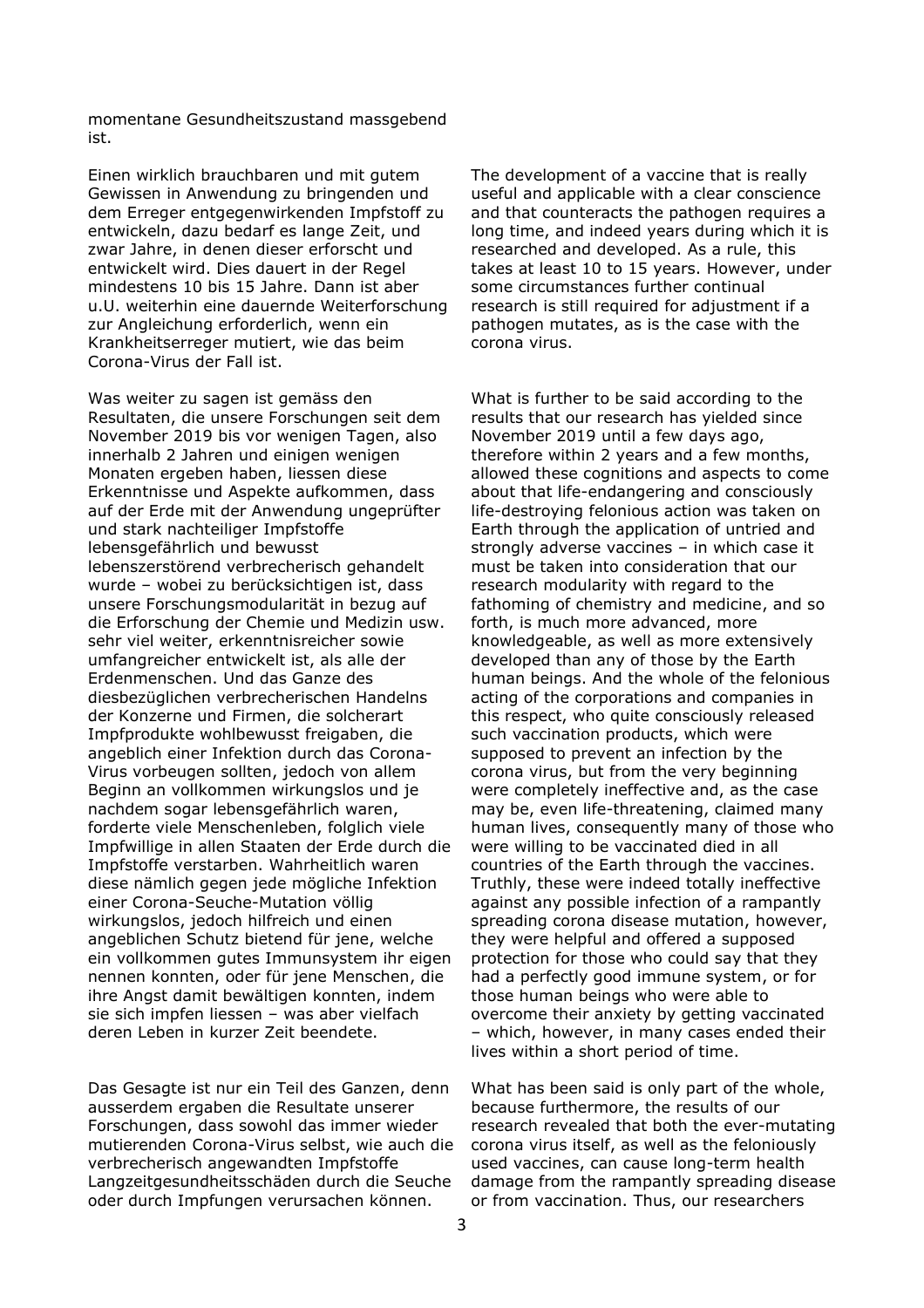So ergründeten unsere Forschenden Resultate von Langzeitwirkungen, durch die schon kurz nach der Impfung – wenn keine Todesfolge auftritt – anhaltende Leiden auftreten, die kurzanhaltend oder gar lebenslang anhaltend sein können. Selbst in späteren Jahren können Nachwirkungen in Krankheiten ausarten, die hin bis zu Krebsleiden, Hirnschädigungen, Atemschädigungen und Körperbewegungsleiden usw. führen können, die 1. in ihrem Ursprung nicht ergründet und 2. auch nicht geheilt werden können. Männer können zeugungsunfähig werden oder schadenbehaftete Nachkommenschaft zeugen, während Frauen ihre Empfängnisfähigkeit verlieren, Totgeburten haben oder kranke und leidende Nachkommenschaft gebären können. Dies alles ist nebst anderem möglich durch die verantwortungslose Impferei mit weitestgehend wirkungslosen und teils lebensgefährlichen sowie ungeprüften Impfstoffen, wie aber auch durch eine Infektion und Erkrankung durch die Corona-Seuche. Und dass dies geschehen kann und sich das Gesagte in die Zukunft tragen wird, dazu tragen die Staatsführenden alles bei, die mit ihren konfusen und gewissenlosen Anordnungen infolge ihrer Unfähigkeit den verbrecherischen Machenschaften der Pharmakonzerne und Pharmafirmen sehr schnell verantwortungslos Vorschub leisteten, die alles erdenklich Verbrecherische taten, um ihren Profit zu sichern und in Höhen zu treiben, die sie sonst niemals erreicht hätten.

Das alles ist das, was heute im Klartext zu sagen war, was Ptaah anordnete, was vor wenigen Tagen unsere genauen Forschungen ergaben, die jedoch noch weiterführen als das, was ich weitergegeben habe. Dazu ist noch zu erklären, dass ich keine Fachkraft auf diesem Gebiet der Forschung bin, weshalb ich nicht in der Fachsprache reden kann, wie mir alles erklärt wurde. Im grossen und ganzen habe ich mit meinen Worten nur das genannt, was Fakt des Ganzen ist.

Nun, um das zu sagen, was das Anliegen von Ptaah ist, so will ich die 7 von ihm genannten Wichtigkeiten nennen, die er ratgebend als notwendig erachtet, die ich in folgende Worte fasse:

**In 1. Linie ist das Tragen einer FFP2- Atemschutzmaske das angesagte einzig wirksame Mittel, um sich gegen die Corona-Seuche und all deren Mutationen zu schützen. Dies ist tatsächlich gegenwärtig und noch längere Zeit der** 

fathomed results of long-term effects through which continuous ailments appear already shortly after the vaccination  $-$  if no deadly consequence occurs – which can be shortlasting or even lifelong. Even in later years, after-effects can get very badly out of control and pervert into illnesses that can lead to cancer, brain damage, respiratory damage and physical disabilities, and so forth, the origins of which 1. cannot be fathomed and 2. also cannot be healed. Men can become incapable of procreation or produce offspring afflicted with damage, while women can lose their ability to conceive, have stillbirths or give birth to sick and suffering descendants. All this is possible, among other things, due to the irresponsible vaccination with untested vaccines that are ineffective to a large extent and partly life-threatening, however, also due to an infection and illness caused by the rampantly spreading corona disease. And so that this can happen and that that which has been said will be carried into the future, the national leaders contribute everything to this, who with their confused and conscienceless orders as a result of their incapability, very quickly and irresponsibly aided and abetted the felonious machinations of the pharmaceutical corporations and pharmaceutical companies, who did everything conceivable felonious in order to secure their profits and to boost them to heights that they would otherwise never have achieved.

All this is what was to be said today in plain terms, what Ptaah ordered, what our precise research revealed a few days ago, which, however, leads even further than that which I have passed on. It should also be explained that I am not an expert in this field of research, therefore I cannot speak in the technical language in the form in which everything had been explained to me. For the most part, I have only mentioned in my words that which is the fact of the whole matter.

Now, in order to say that which is Ptaah's concern, I will name the 7 things of importance he mentioned, which he advisingly deems necessary, and which I will put into the following words:

**First and foremost, wearing an FFP2 respiratory protection mask is the only effective means of protecting oneself against the rampantly spreading corona disease and all its mutations. This is actually the only protection at present**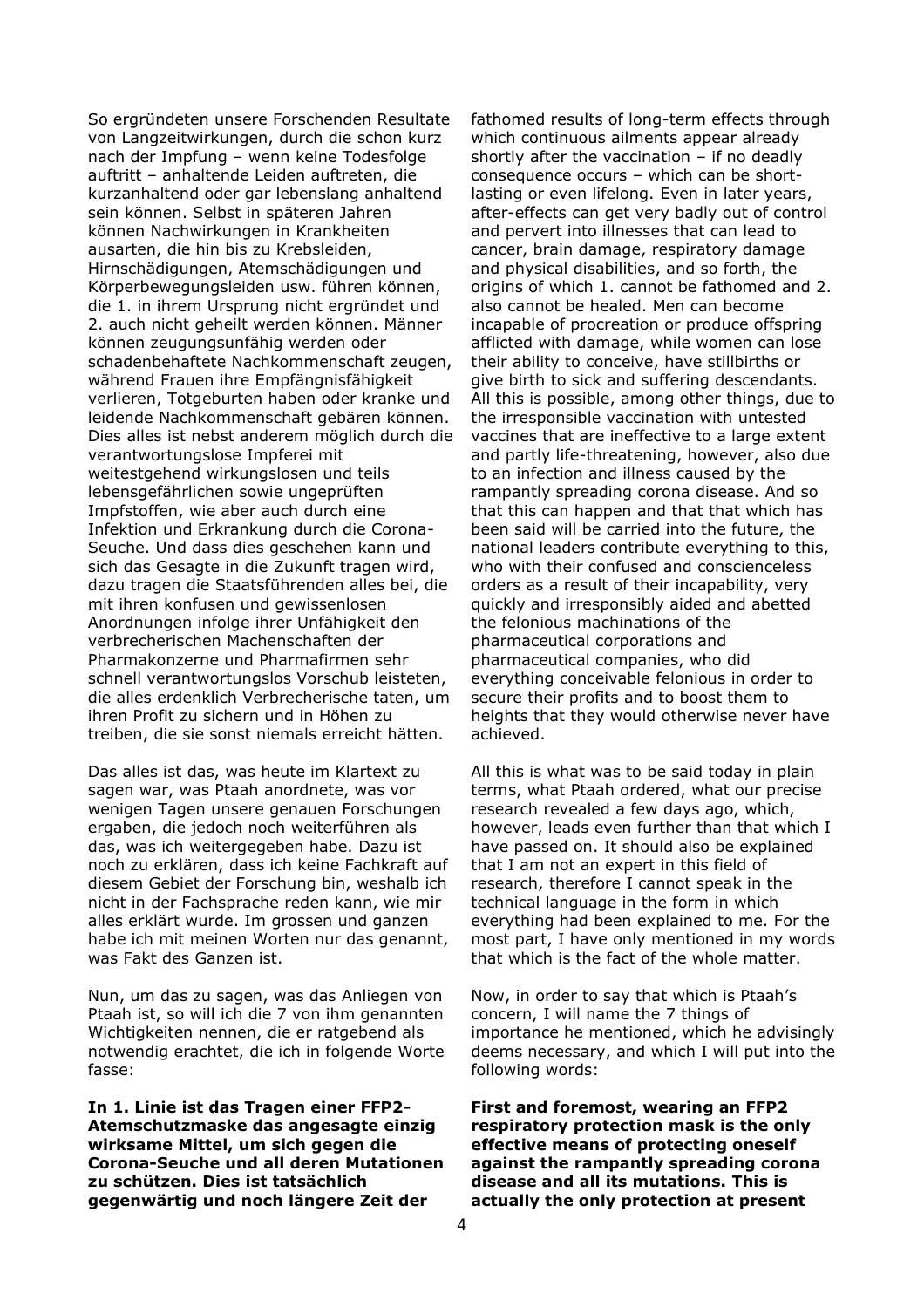**einzige Schutz gegen das Corona-Virus, das überall und unverhofft auftreten kann, wo von Menschen leichtsinnig ohne Schutzmasken einhergegangen wird.** 

**2. Es ist leichter, von der Seuche infiziert zu werden und sie als Krankheit zu überstehen und zu genesen, als sich auf zweifelhafte Impfstoffe zu verlassen, die vielfach derart sind, dass sie die Gefahr einer Todesfolge in sich tragen.** 

**3. Sich gegen das Corona-Virus resp. gegen die Corona-Seuche zu schützen, bedeutet: Allein das Tragen einer FFP2- Atemschutzmaske gewährleistet bis zu einem gewissen Grad eine Sicherheit davor, im Umgang mit Mitmenschen einer Infektion durch das Corona-Virus anheimzufallen.** 

**4. Es ist jedoch sehr wichtig zu beachten, dass selbst das richtige Tragen einer Atemschutzmaske von grosser Bedeutung ist, folglich durch diese der Mund sowie die Nase in der Weise bedeckt sein müssen, dass keine Mundoder Nasenflüssigkeit aus der Maske austreten kann. Dies ist nur dann in gewissem Grad möglich, wenn die Maske enganliegend und so getragen wird, dass sie mindestens die halbe Nasenlänge bedeckt. Beim Einatmen gelangt die Luft normalerweise durch die Nase und über die Luftröhre in die Luftwege und so in die Lunge. Die Nasenatmung gewährleistet, dass normalerweise die eingeatmete Luft durch die Härchen und Schleimhäute in der Nase gereinigt, angefeuchtet und auch angewärmt wird, folglich sie von der Lunge für den Menschen unbemerkt aufgenommen wird. Wird sie jedoch durch irgendwelche Krankheitserreger infiziert, dann gelangen diese ebenfalls unbemerkbar für den Menschen auf gleichem Wege in die Lunge und infizieren von dort aus unhemmbar den Organismus.** 

#### **5. Selbst das Tragen einer**

**Atemschutzmaske bietet keine volle Sicherheit gegen eine Infektion durch das Corona-Virus, denn es kann u.U. durch eine Unvorsichtigkeit geschehen, dass das Virus durch irgendwelche Umstände doch den Weg in die Atemwege oder Schluckwege findet, wodurch unweigerlich eine Infektion** 

**and for some time to come against the corona virus, which can appear anywhere and unexpectedly where human beings recklessly walk around without protective masks.** 

**2. It is easier to become infected by the rampantly spreading disease and overcome it as an illness and recover, than to rely on doubtful vaccines, many of which are of such a kind that they bear the risk of deadly consequences.** 

**3. To protect oneself against the corona virus, that is to say, against the rampantly spreading corona disease, means: Wearing an FFP2 respiratory protection mask alone ensures a certain degree of safety against infection by the corona virus in contact with fellow human beings.** 

**4. However, it is very important to consider that even the correct wearing of a respiratory protection mask is of great relevance, consequently the mouth as well as the nose must be covered by it in such a form that no oral or nasal fluid can leak out of the mask. This is only possible to a certain extent if the mask is worn tightly and in such a form that it covers at least half the length of the nose. When inhaling, the air normally passes through the nose and via the windpipe into the respiratory tract and thus into the lungs. Nasal breathing ensures that the inhaled air is normally cleaned, moistened and also warmed by the hairs and mucous membranes in the nose, hence it is absorbed by the lungs unnoticed by the human being. However, if it is infected by any pathogens, these likewise reach the lungs in the same way, unnoticeable for the human being, and from there they infect the organism without hindrance.** 

**5. Even the wearing of a respiratory protection mask does not offer full security against an infection from the corona virus, because under some circumstances, due to carelessness, it can happen that the virus still finds way into the respiratory passages or swallowing tract due to some circumstances, in which case an infection**